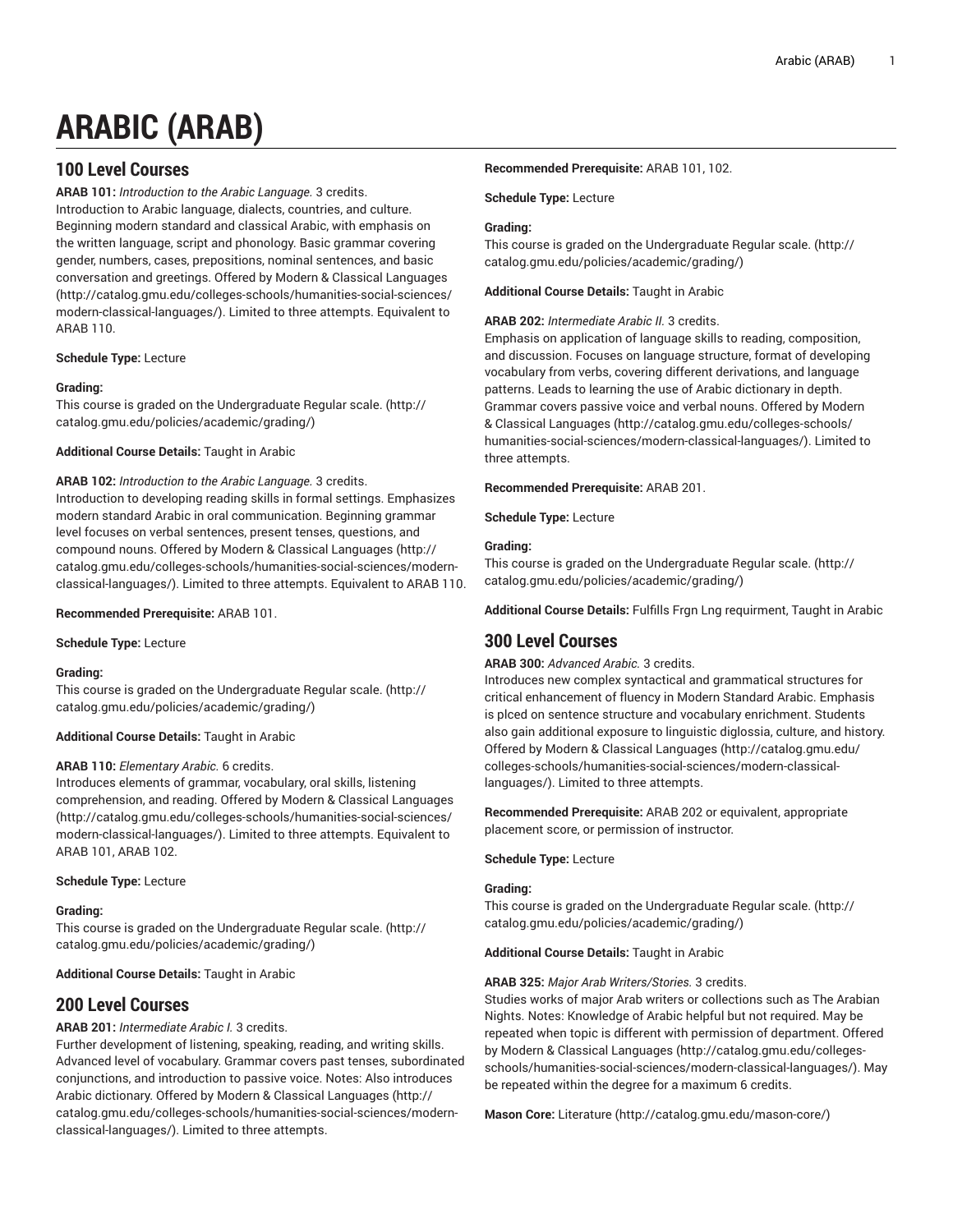**Recommended Prerequisite:** ENGL 101/ENGH 101 or permission of instructor.

#### **Schedule Type:** Lecture

#### **Grading:**

This course is graded on the [Undergraduate](http://catalog.gmu.edu/policies/academic/grading/) Regular scale. ([http://](http://catalog.gmu.edu/policies/academic/grading/) [catalog.gmu.edu/policies/academic/grading/\)](http://catalog.gmu.edu/policies/academic/grading/)

# **ARAB 330:** *Reading and Conversation I.* 3 credits.

Development of conversational fluency and reading skills in modern standard Arabic through class discussion, reports, and presentations. Includes readings from newspapers, journals, magazines, web sites, literary works, and other sources. Notes: ARAB 330 and 331 must be taken in sequence. Offered by [Modern & Classical Languages](http://catalog.gmu.edu/colleges-schools/humanities-social-sciences/modern-classical-languages/) ([http://](http://catalog.gmu.edu/colleges-schools/humanities-social-sciences/modern-classical-languages/) [catalog.gmu.edu/colleges-schools/humanities-social-sciences/modern](http://catalog.gmu.edu/colleges-schools/humanities-social-sciences/modern-classical-languages/)[classical-languages/\)](http://catalog.gmu.edu/colleges-schools/humanities-social-sciences/modern-classical-languages/). Limited to three attempts.

# **Recommended Prerequisite:** ARAB 202 or equivalent, appropriate placement score, or permission of instructor.

**Schedule Type:** Lecture

# **Grading:**

This course is graded on the [Undergraduate](http://catalog.gmu.edu/policies/academic/grading/) Regular scale. ([http://](http://catalog.gmu.edu/policies/academic/grading/) [catalog.gmu.edu/policies/academic/grading/\)](http://catalog.gmu.edu/policies/academic/grading/)

**Additional Course Details:** Taught in Arabic

# **ARAB 331:** *Reading and Conversation II.* 3 credits.

Continuation of ARAB 330. Offered by [Modern & Classical Languages](http://catalog.gmu.edu/colleges-schools/humanities-social-sciences/modern-classical-languages/) ([http://catalog.gmu.edu/colleges-schools/humanities-social-sciences/](http://catalog.gmu.edu/colleges-schools/humanities-social-sciences/modern-classical-languages/) [modern-classical-languages/](http://catalog.gmu.edu/colleges-schools/humanities-social-sciences/modern-classical-languages/)). Limited to three attempts.

**Specialized Designation:** Writing Intensive in Major

**Recommended Prerequisite:** ARAB 300, appropriate placement score, or permission of instructor.

**Schedule Type:** Lecture

#### **Grading:**

This course is graded on the [Undergraduate](http://catalog.gmu.edu/policies/academic/grading/) Regular scale. ([http://](http://catalog.gmu.edu/policies/academic/grading/) [catalog.gmu.edu/policies/academic/grading/\)](http://catalog.gmu.edu/policies/academic/grading/)

**Additional Course Details:** Taught in Arabic

# **ARAB 350:** *Media Arabic I (Written Media).* 3 credits.

Develops advanced reading skills through work with current written media in Arabic. Offered by [Modern & Classical Languages \(http://](http://catalog.gmu.edu/colleges-schools/humanities-social-sciences/modern-classical-languages/) [catalog.gmu.edu/colleges-schools/humanities-social-sciences/modern](http://catalog.gmu.edu/colleges-schools/humanities-social-sciences/modern-classical-languages/)[classical-languages/\)](http://catalog.gmu.edu/colleges-schools/humanities-social-sciences/modern-classical-languages/). Limited to three attempts.

**Recommended Prerequisite:** ARAB 330 and 331 or appropriate placement score or permission of instructor.

**Schedule Type:** Lecture

# **Grading:**

This course is graded on the [Undergraduate](http://catalog.gmu.edu/policies/academic/grading/) Regular scale. ([http://](http://catalog.gmu.edu/policies/academic/grading/) [catalog.gmu.edu/policies/academic/grading/\)](http://catalog.gmu.edu/policies/academic/grading/)

# **Additional Course Details:** Taught in Arabic

**ARAB 351:** *Media Arabic II (Spoken Media).* 3 credits. Develops advanced listening and speaking skills through work with current broadcasts in Arabic TV and Radio. Offered by [Modern & Classical](http://catalog.gmu.edu/colleges-schools/humanities-social-sciences/modern-classical-languages/) [Languages](http://catalog.gmu.edu/colleges-schools/humanities-social-sciences/modern-classical-languages/) ([http://catalog.gmu.edu/colleges-schools/humanities-social](http://catalog.gmu.edu/colleges-schools/humanities-social-sciences/modern-classical-languages/)[sciences/modern-classical-languages/\)](http://catalog.gmu.edu/colleges-schools/humanities-social-sciences/modern-classical-languages/). Limited to three attempts.

**Mason Core:** [Capstone](http://catalog.gmu.edu/mason-core/) ([http://catalog.gmu.edu/mason-core/\)](http://catalog.gmu.edu/mason-core/)

**Recommended Prerequisite:** ARAB 350 or permission of instructor.

#### **Schedule Type:** Lecture

#### **Grading:**

This course is graded on the [Undergraduate](http://catalog.gmu.edu/policies/academic/grading/) Regular scale. ([http://](http://catalog.gmu.edu/policies/academic/grading/) [catalog.gmu.edu/policies/academic/grading/](http://catalog.gmu.edu/policies/academic/grading/))

**Additional Course Details:** Taught in Arabic

**ARAB 355:** *Advanced Arabic Media: Debates & Context.* 3 credits. Multilevel open-source media analysis and advanced language acquisition class. In addition to developing effective strategies for discourse analysis in Arabic, students will gain exposure to core issues and debates within the current Arab world. Secondary source readings and lecture material focus on issues of rhetorical and aesthetic persuasion, propaganda, censorship, media bias and fake news. Offered by [Modern & Classical Languages \(http://catalog.gmu.edu/colleges](http://catalog.gmu.edu/colleges-schools/humanities-social-sciences/modern-classical-languages/)[schools/humanities-social-sciences/modern-classical-languages/](http://catalog.gmu.edu/colleges-schools/humanities-social-sciences/modern-classical-languages/)). Limited to two attempts.

#### **Recommended Prerequisite:** ARAB 300

#### **Registration Restrictions:**

Required Prerequisites: ARAB 202<sup>C</sup> or 202<sup>XS</sup>.  $\rm ^C$  Requires minimum grade of C. XS Requires minimum grade of XS.

# **Schedule Type:** Seminar

#### **Grading:**

This course is graded on the [Undergraduate](http://catalog.gmu.edu/policies/academic/grading/) Regular scale. ([http://](http://catalog.gmu.edu/policies/academic/grading/) [catalog.gmu.edu/policies/academic/grading/](http://catalog.gmu.edu/policies/academic/grading/))

# **Additional Course Details:** Taught in Arabic

**ARAB 360:** *Topics in Arabic Cultural Production.* 3 credits. Focuses on major trends and issues in modern Arabic cultural production with an emphasis on the inter-connectivity of politics and art, socioeconomic contexts, issues of censorship and regulation, and the means of access to production for Arab artists working beyond state apparatus. The course surveys works of art, cinema, media, and literature from across the Arabic speaking world. Notes: Prior knowledge of Arabic is not required. Offered by [Modern & Classical Languages \(http://](http://catalog.gmu.edu/colleges-schools/humanities-social-sciences/modern-classical-languages/) [catalog.gmu.edu/colleges-schools/humanities-social-sciences/modern](http://catalog.gmu.edu/colleges-schools/humanities-social-sciences/modern-classical-languages/)[classical-languages/\)](http://catalog.gmu.edu/colleges-schools/humanities-social-sciences/modern-classical-languages/). May be repeated within the degree for a maximum 6 credits.

**Specialized Designation:** Topic Varies, Non-Western Culture

**Schedule Type:** Lecture

#### **Grading:**

This course is graded on the [Undergraduate](http://catalog.gmu.edu/policies/academic/grading/) Regular scale. ([http://](http://catalog.gmu.edu/policies/academic/grading/) [catalog.gmu.edu/policies/academic/grading/](http://catalog.gmu.edu/policies/academic/grading/))

**ARAB 365:** *Black and Minority Cultures in Arabic Literature.* 3 credits. Designed to highlight the influence of Black and other minority cultures on the formation of national identity in the modern Arab world. Will emphasize the work of Black artists and thinkers in places like Egypt, the Sudan, Morocco and the Arabian Gulf; Berber culture in North Africa;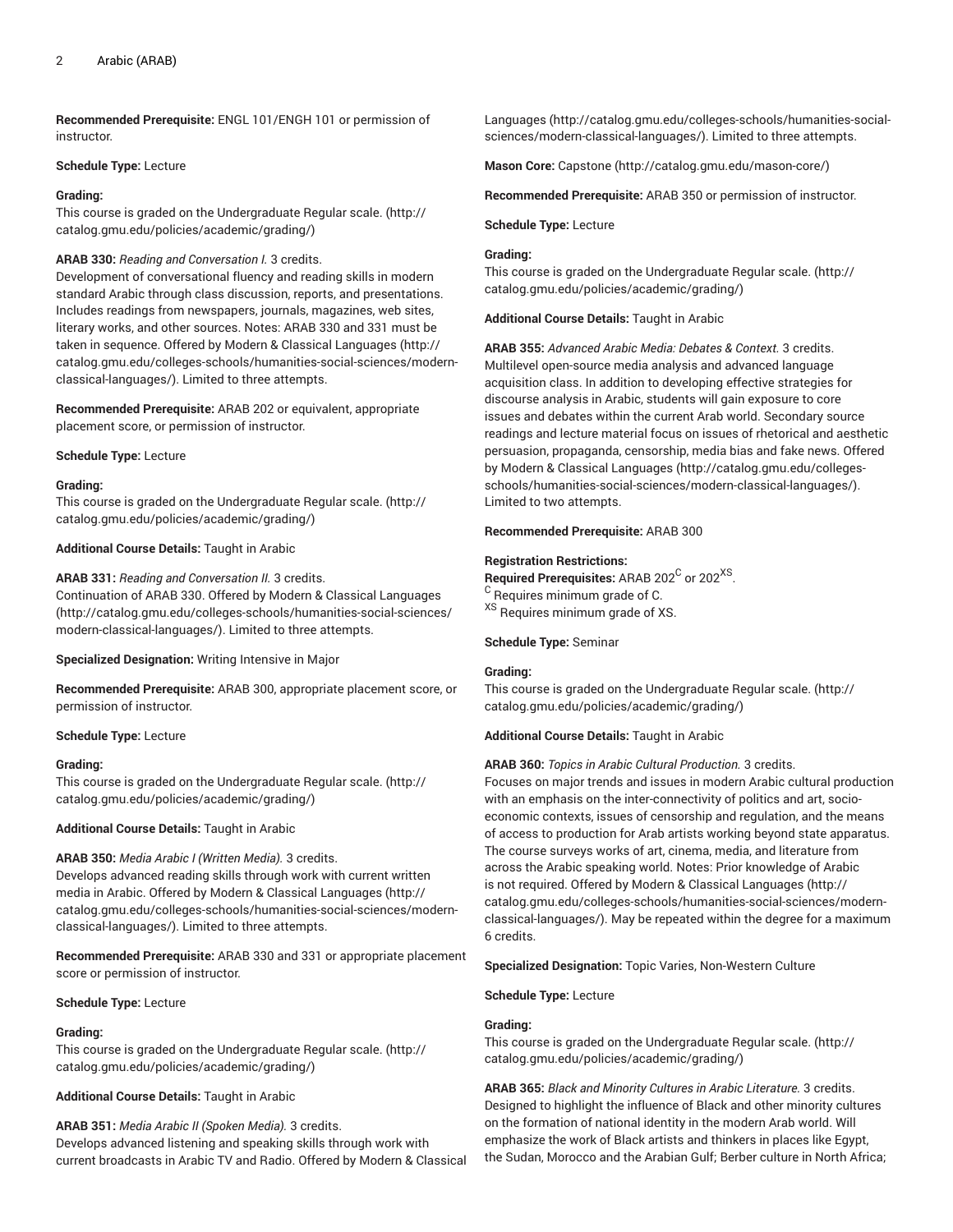Copts and ethnic Christian minorities Egypt, the Levant and elsewhere; the Jews of North Africa, Yemen, or Iraq, Ethiopians in Israel/Palestine and more. In addition to focusing on the modern era, the class engages key literary and poetic contributions by minority voices drawn from the classical era, including selections from the seminal body of lyricism surrounding the Zanj rebellion of Abbasid Caliphate. The class is taught in English, but some knowledge of Arabic is recommended. Offered by [Modern & Classical Languages](http://catalog.gmu.edu/colleges-schools/humanities-social-sciences/modern-classical-languages/) ([http://catalog.gmu.edu/colleges](http://catalog.gmu.edu/colleges-schools/humanities-social-sciences/modern-classical-languages/)[schools/humanities-social-sciences/modern-classical-languages/\)](http://catalog.gmu.edu/colleges-schools/humanities-social-sciences/modern-classical-languages/). Limited to three attempts.

#### **Schedule Type:** Seminar

#### **Grading:**

This course is graded on the [Undergraduate](http://catalog.gmu.edu/policies/academic/grading/) Regular scale. ([http://](http://catalog.gmu.edu/policies/academic/grading/) [catalog.gmu.edu/policies/academic/grading/\)](http://catalog.gmu.edu/policies/academic/grading/)

#### **ARAB 370:** *Arabic for the Professions.* 3 credits.

Students gain access to career-specific lexica as developed and administered by professionals in the field. Drawing on the wealth of Arabic-speaking professionals in the DC metro area, this course aims to provide students the opportunity to interact and network directly with regional experts. Experiential dimensions of course may include site visits, guest lecturers, or workshops. Students may undertake case studies or research projects relevant to the expertise of the instructor and the subject matter of the class. Offered by [Modern & Classical Languages](http://catalog.gmu.edu/colleges-schools/humanities-social-sciences/modern-classical-languages/) ([http://catalog.gmu.edu/colleges-schools/humanities-social-sciences/](http://catalog.gmu.edu/colleges-schools/humanities-social-sciences/modern-classical-languages/) [modern-classical-languages/](http://catalog.gmu.edu/colleges-schools/humanities-social-sciences/modern-classical-languages/)). May be repeated within the degree for a maximum 6 credits.

#### **Specialized Designation:** Topic Varies

#### **Registration Restrictions:**

 $\mathsf{Required}$  Prerequisites: ARAB 202 $^\mathsf{C}$  or 202 $^\mathsf{XS}$ . <sup>C</sup> Requires minimum grade of C. XS Requires minimum grade of XS.

**Schedule Type:** Seminar

#### **Grading:**

This course is graded on the [Undergraduate](http://catalog.gmu.edu/policies/academic/grading/) Regular scale. ([http://](http://catalog.gmu.edu/policies/academic/grading/) [catalog.gmu.edu/policies/academic/grading/\)](http://catalog.gmu.edu/policies/academic/grading/)

#### **Additional Course Details:** Taught in Arabic

# **ARAB 375:** *Study Abroad - Arab World.* 1-6 credits.

Designated study abroad programs in the Arab world. Notes: must be approved by Arabic program coordinator. Offered by [Modern & Classical](http://catalog.gmu.edu/colleges-schools/humanities-social-sciences/modern-classical-languages/) [Languages \(http://catalog.gmu.edu/colleges-schools/humanities-social](http://catalog.gmu.edu/colleges-schools/humanities-social-sciences/modern-classical-languages/)[sciences/modern-classical-languages/](http://catalog.gmu.edu/colleges-schools/humanities-social-sciences/modern-classical-languages/)). May be repeated within the degree for a maximum 6 credits.

#### **Recommended Prerequisite:** ARAB 110.

**Schedule Type:** Independent Study

#### **Grading:**

This course is graded on the [Undergraduate](http://catalog.gmu.edu/policies/academic/grading/) Regular scale. ([http://](http://catalog.gmu.edu/policies/academic/grading/) [catalog.gmu.edu/policies/academic/grading/\)](http://catalog.gmu.edu/policies/academic/grading/)

# **Additional Course Details:** Taught in Arabic

#### **ARAB 380:** *Arabic Dialects.* 3 credits.

Study of the structure of one Arabic dialect with comparison to Modern Standard Arabic and the classical Fus-ha. Includes study of literature, proverbs, and culture associated with that dialect. Notes: May be

repeated when dialect covered is different. Offered by [Modern & Classical](http://catalog.gmu.edu/colleges-schools/humanities-social-sciences/modern-classical-languages/) [Languages](http://catalog.gmu.edu/colleges-schools/humanities-social-sciences/modern-classical-languages/) ([http://catalog.gmu.edu/colleges-schools/humanities-social](http://catalog.gmu.edu/colleges-schools/humanities-social-sciences/modern-classical-languages/)[sciences/modern-classical-languages/\)](http://catalog.gmu.edu/colleges-schools/humanities-social-sciences/modern-classical-languages/). May be repeated within the term for a maximum 6 credits.

#### **Specialized Designation:** Topic Varies

**Recommended Prerequisite:** ARAB 202 or equivalent, appropriate placement score, or permission of instructor.

**Schedule Type:** Lec/Sem #1, Lec/Sem #2, Lec/Sem #3, Lec/Sem #4, Lec/ Sem #5, Lec/Sem #6, Lec/Sem #7, Lec/Sem #8, Lec/Sem #9, Lecture, Sem/Lec #10, Sem/Lec #11, Sem/Lec #12, Sem/Lec #13, Sem/Lec #14, Sem/Lec #15, Sem/Lec #16, Sem/Lec #17, Sem/Lec #18

#### **Grading:**

This course is graded on the [Undergraduate](http://catalog.gmu.edu/policies/academic/grading/) Regular scale. ([http://](http://catalog.gmu.edu/policies/academic/grading/) [catalog.gmu.edu/policies/academic/grading/](http://catalog.gmu.edu/policies/academic/grading/))

**Additional Course Details:** Taught in Arabic

**ARAB 385:** *Migrating Voices in Arabic Literature.* 3 credits.

Explores the various forms that migration takes in contemporary Arab society, examining issues of uprising, diaspora, refugee crisis, and youth activism across literature, film, and journalism in the Middle East. Offered by [Modern & Classical Languages \(http://catalog.gmu.edu/colleges](http://catalog.gmu.edu/colleges-schools/humanities-social-sciences/modern-classical-languages/)[schools/humanities-social-sciences/modern-classical-languages/](http://catalog.gmu.edu/colleges-schools/humanities-social-sciences/modern-classical-languages/)). Limited to three attempts.

# **Recommended Prerequisite:** ENGH 101

**Schedule Type:** Lecture

# **Grading:**

This course is graded on the [Undergraduate](http://catalog.gmu.edu/policies/academic/grading/) Regular scale. ([http://](http://catalog.gmu.edu/policies/academic/grading/) [catalog.gmu.edu/policies/academic/grading/](http://catalog.gmu.edu/policies/academic/grading/))

#### **ARAB 390:** *Translation Methods: Arabic to English.* 3 credits.

Provides students with essential tools and techniques to translate Arabic texts to English. Includes practice applying these techniques to a variety of documents including literary, media, and legal texts. Offered by [Modern](http://catalog.gmu.edu/colleges-schools/humanities-social-sciences/modern-classical-languages/) [& Classical Languages](http://catalog.gmu.edu/colleges-schools/humanities-social-sciences/modern-classical-languages/) [\(http://catalog.gmu.edu/colleges-schools/](http://catalog.gmu.edu/colleges-schools/humanities-social-sciences/modern-classical-languages/) [humanities-social-sciences/modern-classical-languages/\)](http://catalog.gmu.edu/colleges-schools/humanities-social-sciences/modern-classical-languages/). Limited to three attempts.

**Recommended Prerequisite:** ARAB 330 and 331 or appropriate placement score or permission of instructor.

# **Schedule Type:** Lecture

#### **Grading:**

This course is graded on the [Undergraduate](http://catalog.gmu.edu/policies/academic/grading/) Regular scale. ([http://](http://catalog.gmu.edu/policies/academic/grading/) [catalog.gmu.edu/policies/academic/grading/](http://catalog.gmu.edu/policies/academic/grading/))

**Additional Course Details:** Taught in Arabic

# **400 Level Courses**

#### **ARAB 420:** *Survey of Arabic Literature.* 3 credits.

A survey of Arabic literature from its genesis to the present day. Offered by [Modern & Classical Languages \(http://catalog.gmu.edu/colleges](http://catalog.gmu.edu/colleges-schools/humanities-social-sciences/modern-classical-languages/)[schools/humanities-social-sciences/modern-classical-languages/](http://catalog.gmu.edu/colleges-schools/humanities-social-sciences/modern-classical-languages/)). Limited to three attempts.

#### **Specialized Designation:** Non-Western Culture